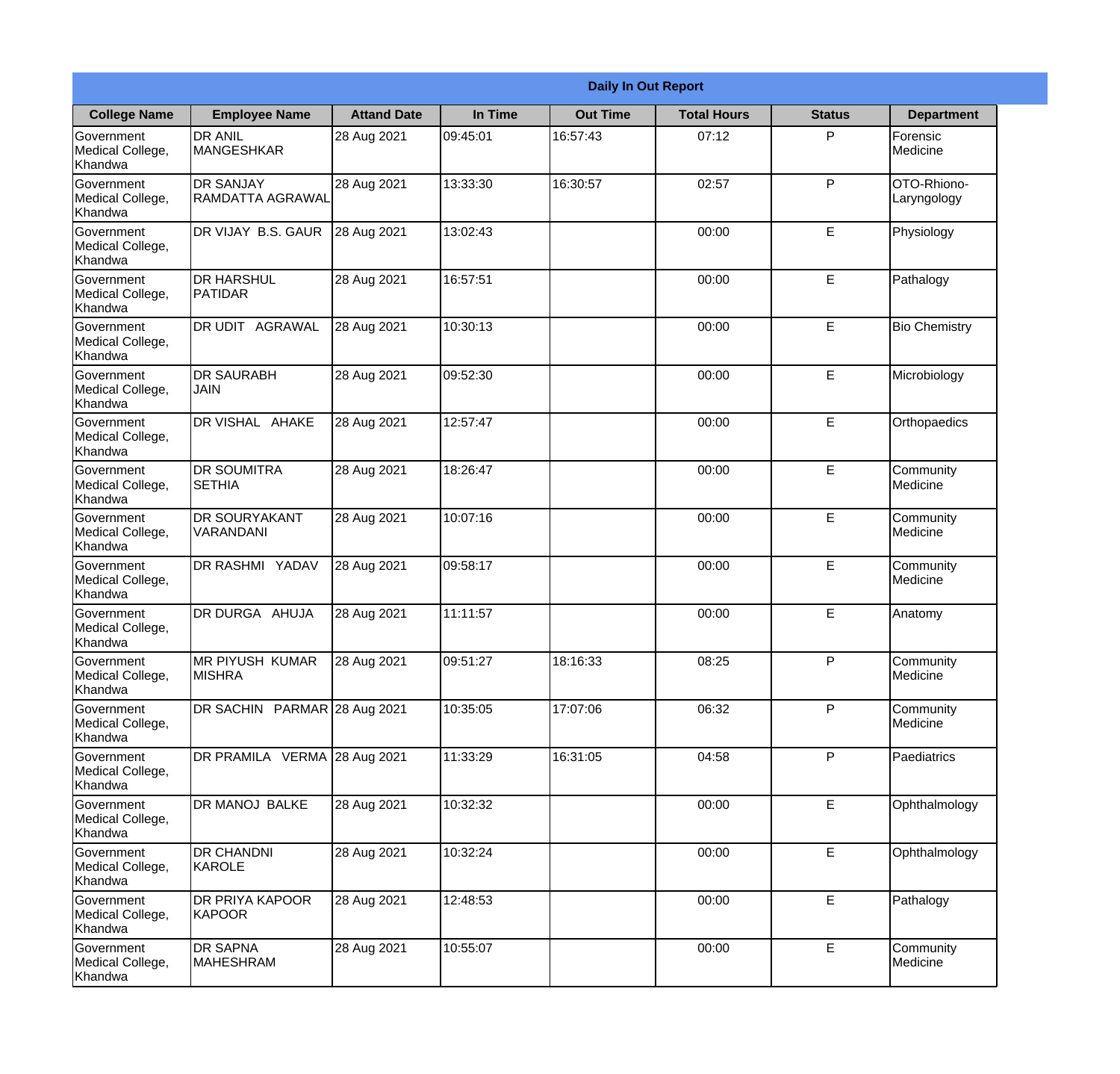| <b>Designation</b>                  | <b>Category</b>      |
|-------------------------------------|----------------------|
| <b>Assistant Professor</b>          | Para Clinical        |
| Professor                           | Clinical             |
| Associate Professor Non Clinical    |                      |
| <b>Assistant Professor</b>          | Para Clinical        |
| Associate Professor Non Clinical    |                      |
| Associate Professor Para Clinical   |                      |
| Assistant Professor   Clinical      |                      |
| Assistant Professor   Para Clinical |                      |
| Demonstrator/Tutor   Para Clinical  |                      |
| <b>Assistant Professor</b>          | Para Clinical        |
| Demonstrator/Tutor                  | Non Clinical         |
| Statistician                        | Para Clinical        |
| <b>Assistant Professor</b>          | Para Clinical        |
| Professor                           | Clinical             |
| <b>Assistant Professor</b>          | Clinical             |
| <b>Assistant Professor</b>          | <b>Clinical</b>      |
| Demonstrator/Tutor                  | <b>Para Clinical</b> |
| Associate Professor Para Clinical   |                      |

## **Daily In Out Report**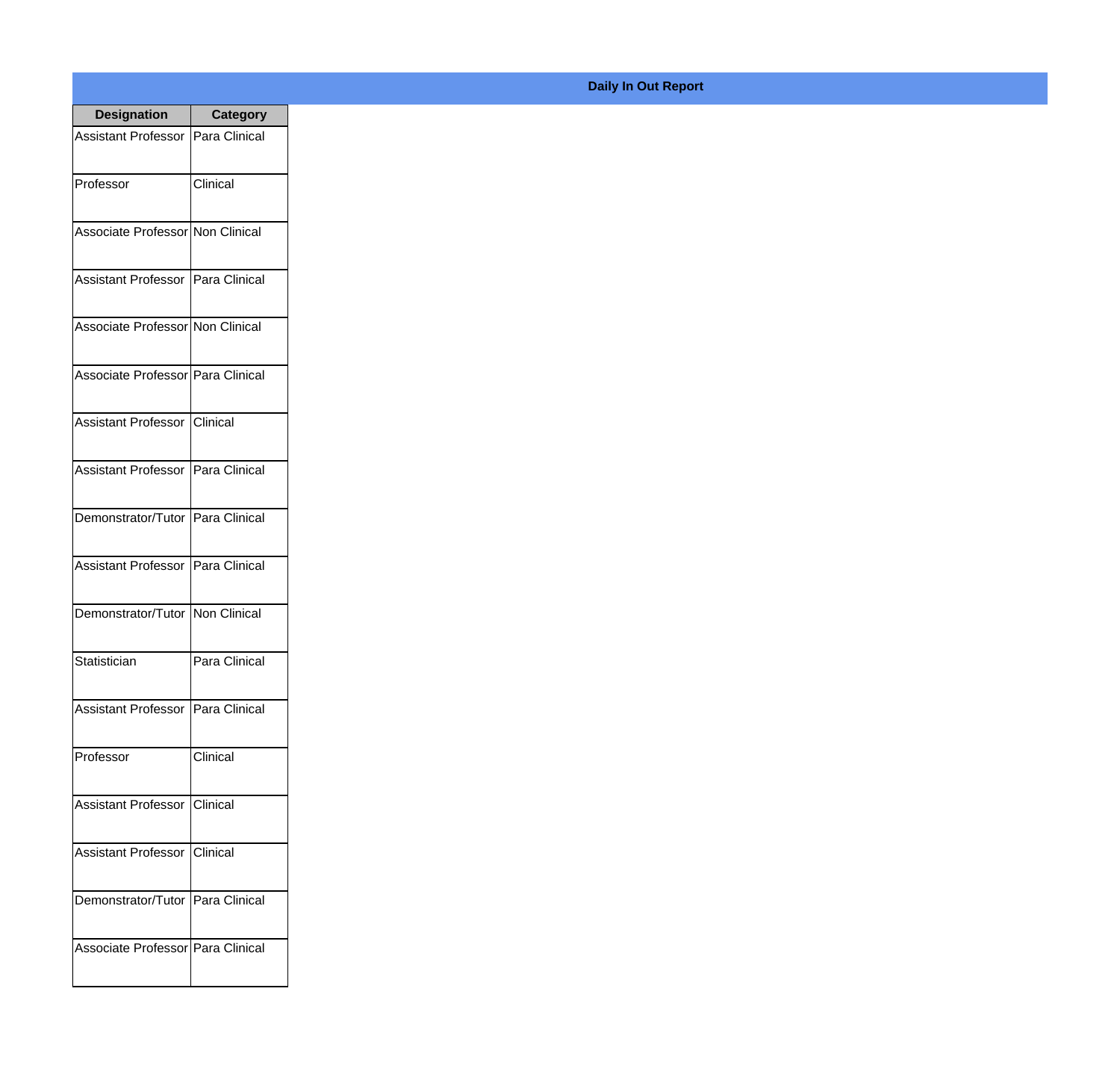|                                                  |                                                              |             |          |          | <b>Daily In Out Report</b> |             |                             |
|--------------------------------------------------|--------------------------------------------------------------|-------------|----------|----------|----------------------------|-------------|-----------------------------|
| Government<br>Medical College,<br>Khandwa        | DR RAKESH SINGH<br><b>HAZARI</b>                             | 28 Aug 2021 | 12:03:51 |          | 00:00                      | E           | Pathalogy                   |
| Government<br>Medical College,<br>Khandwa        | <b>DR NISHA</b><br><b>KAITHWAS</b>                           | 28 Aug 2021 | 10:29:37 | 16:23:10 | 05:54                      | P           | Psychiatry                  |
| <b>Government</b><br>Medical College,<br>Khandwa | <b>DR RAJU</b>                                               | 28 Aug 2021 | 08:53:10 |          | 00:00                      | E           | Forensic<br>Medicine        |
| Government<br>Medical College,<br>Khandwa        | <b>I</b> DR SITARAM<br>SOLANKI                               | 28 Aug 2021 | 08:52:41 |          | 00:00                      | E           | Forensic<br>Medicine        |
| Government<br>Medical College,<br>Khandwa        | <b>DR ASHOK</b><br><b>BHAUSAHEB NAJAN</b>                    | 28 Aug 2021 | 10:43:57 |          | 00:00                      | E           | Forensic<br>Medicine        |
| Government<br>Medical College,<br>Khandwa        | <b>DR NITESHKUMAR</b><br><b>KISHORILAL</b><br><b>RATHORE</b> | 28 Aug 2021 | 09:41:53 |          | 00:00                      | E           | Pharmacology                |
| Government<br>Medical College,<br>Khandwa        | DR PRIYESH<br><b>MARSKOLE</b>                                | 28 Aug 2021 | 17:06:59 |          | 00:00                      | E           | Community<br>Medicine       |
| <b>Government</b><br>Medical College,<br>Khandwa | <b>DR SANGEETA</b><br><b>CHINCHOLE</b>                       | 28 Aug 2021 | 11:11:37 |          | 00:00                      | E           | Physiology                  |
| Government<br>Medical College,<br>Khandwa        | DR NISHA MANDLOI<br>PANWAR                                   | 28 Aug 2021 | 17:42:27 |          | 00:00                      | E           | Obstetrics &<br>Gynaecology |
| Government<br>Medical College,<br>Khandwa        | <b>DR SATISH</b><br><b>CHANDEL</b>                           | 28 Aug 2021 | 09:07:26 |          | 00:00                      | E           | Pharmacology                |
| Government<br>Medical College,<br>Khandwa        | <b>DR MUKTESHWARI</b><br><b>GUPTA</b>                        | 28 Aug 2021 | 10:41:53 | 16:38:39 | 05:57                      | P           | Pharmacology                |
| Government<br>Medical College,<br>Khandwa        | DR YASHPAL RAY                                               | 28 Aug 2021 | 09:57:52 | 12:47:23 | 02:50                      | P           | Anatomy                     |
| Government<br>Medical College,<br>Khandwa        | <b>DR DEEPIKA</b><br><b>PANWAR</b>                           | 28 Aug 2021 | 11:02:55 |          | 00:00                      | $\mathsf E$ | <b>Bio Chemistry</b>        |
| Government<br>Medical College,<br>Khandwa        | <b>KUMAR</b><br><b>DR VISHAL</b><br><b>THAKRE</b>            | 28 Aug 2021 | 10:17:47 |          | 00:00                      | E           | Physiology                  |